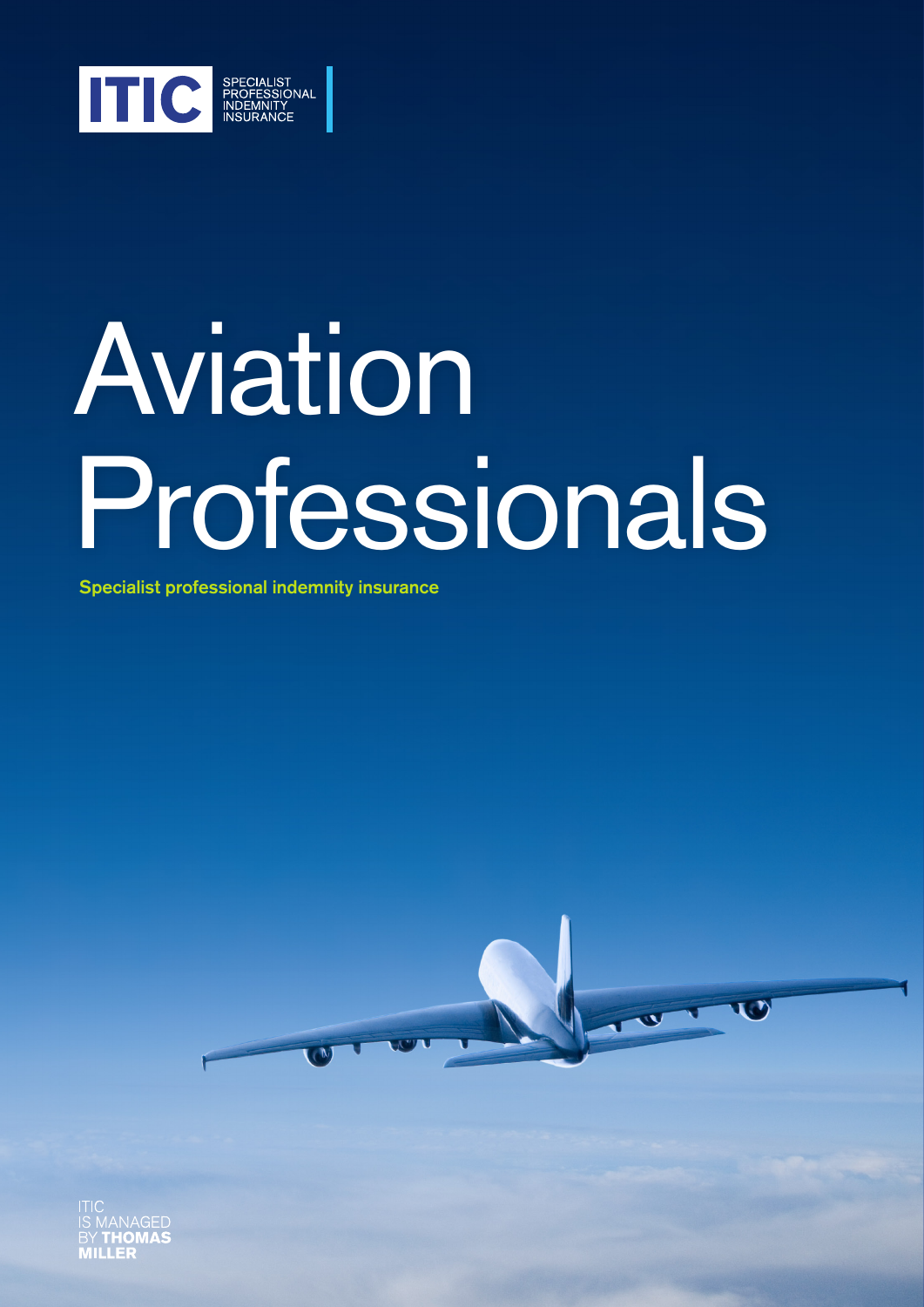## Professional indemnity insurance for aviation professionals

## Who does **ITIC** cover?

- **Aviation charter and lease brokers**
- **Aerospace designers**
- **Aviation consultants**
- **Aviation surveyors**
- **Aircraft managers, inc. technical managers**
- **Aviation registries**
- **Aviation charter and lease brokers**
- Aircraft sales and acquisition brokers and consultants
- **Aircraft surveyors and technical consultants**
- Continuing Airworthiness Management Organisations (CAMO)
- **Aircraft lease management organisations**
- **Aircraft managers**
- **Approved training organisations**
- **Aerospace designers**

## **Policy highlights**

- **Worldwide professional indemnity** (errors & omissions) cover
- **Legal defence costs insurance**
- **Quality loss prevention advice**
- Support from worldwide network of correspondents
- **Discretionary insurance adjudicated upon** by fellow transport industry professionals
- **No external shareholders**
- Mutual dividends paid at renewal
- **Underwritten with industry knowledge**

The above list is merely to show examples of the areas ITIC covers. If your particular field is not included, just contact ITIC to discuss your needs.

## Why choose TIC ?

| <b>ITIC provides professional</b><br>indemnity insurance at cost | ITIC is the mutual insurer of the transport industry with no external shareholders<br>to take a profit from the business.                                                                                                                                                                                     |
|------------------------------------------------------------------|---------------------------------------------------------------------------------------------------------------------------------------------------------------------------------------------------------------------------------------------------------------------------------------------------------------|
| <b>ITIC will provide a</b><br>sympathetic approach               | ITIC understands that you will often have commercial relationships which will<br>need preserving and will work with you to allow that business association to<br>continue. ITIC's unique insurance cover could support any claim which may<br>not normally be paid by another professional indemnity insurer. |
| <b>ITIC understands your business</b>                            | ITIC's specialist knowledge of your business will make it quicker and easier<br>for you to obtain advice and support on a claim under your professional<br>indemnity insurance.                                                                                                                               |
| <b>ITIC is more than just insurance</b>                          | As an assured at ITIC you will receive support from a team who understand<br>the unique situations and liabilities that your business faces.                                                                                                                                                                  |
| <b>ITIC pays dividends annually</b>                              | Surplus funds have been paid out to the members in the form of continuity<br>credit since 1994.                                                                                                                                                                                                               |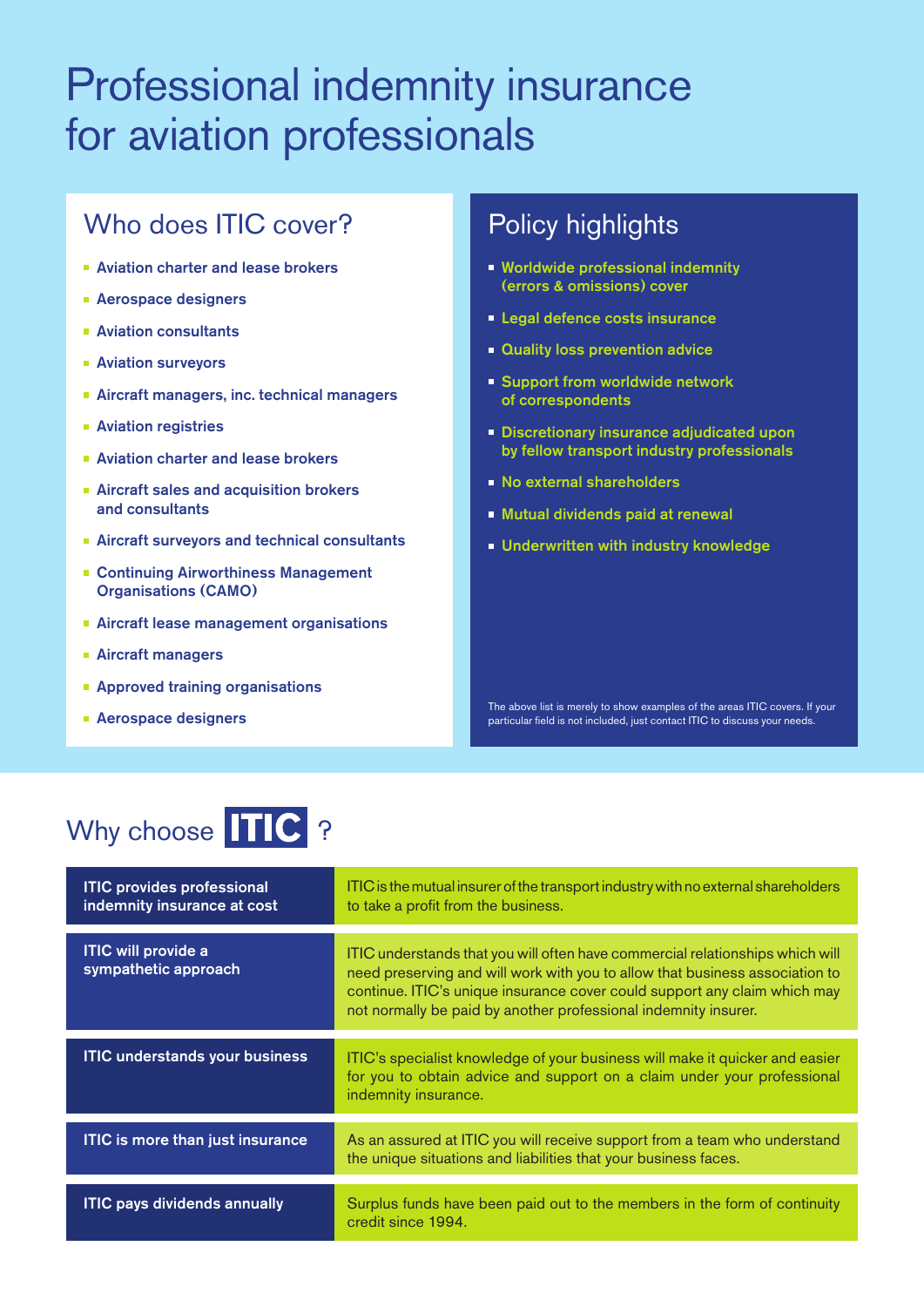**Fact** 

Any aviation professional will face day-to-day exposure to risk, but will be able to rely on ITIC to help reduce any potential hazards. To demonstrate potential liabilities in this sector, the following claims scenarios may be helpful.

#### Manufacturing problems always end up on the designer's desk.

A designer of light aircraft was asked by an aircraft builder to design a single turbo prop aircraft, which was to be used for an air ambulance service between small islands off a coastal area. The aircraft was designed and then built by aircraft manufacturers.

Following delivery, the end user discovered small cracks in the hull of the aircraft. The aircraft was repeatedly returned to the builder for repairs, but the cracks continued to reappear on the hull. Eventually, the end user decided to claim against the manufacturer for supplying a defective product.

In turn, the manufacturer claimed that there was nothing wrong with the build quality of the aircraft, but rather that it had been designed badly. The designer was therefore brought into the proceedings as a third party defendant (along with various other parties including the propeller manufacturers and the hull manufacturers).

Upon investigation, it became apparent that the cracks were caused by excessive vibrations in the hull.

Various theories for the vibrations were considered, but the most likely explanation was that the propeller was at fault due to unforeseen frequency resonations. This was something that the designers had considered and tested for, and they provided their calculations. However, as the hull was a completely new design, it did not resonate as had been predicted. Therefore, it was clear that the designer had not been negligent in the provision of his service to the manufacturer. Furthermore, there were certain reservations concerning both the weld quality of the hull by the manufacturer and the actual build quality of the hull material itself. ITIC defended the designer successfully.

## Aircraft designer **Aviation Lation School**

#### If a minor detail is missed, major problems follow.

Underwriters instructed an aviation loss adjuster to investigate and handle a claim arising from the loss to an aircraft. After investigations, the loss adjuster concluded that the loss had been caused by mechanical engine failure.

The underwriters then commenced litigation against the engine manufacturers, on the basis of the loss adjuster's findings.

In their defence the manufacturers instructed an expert witness who countered the loss adjuster's allegations of mechanical failure. Nonetheless, the loss adjuster believed his investigation to have been without fault. The underwriters therefore continued with the litigation.

When the litigation was fairly advanced, evidence from the engine manufacturer's expert witness was disclosed, showing that the loss adjuster's theory on the engine malfunction was incorrect. Furthermore, this evidence had been available to the loss adjuster throughout the proceedings, but he had simply missed it.

The underwriters had no choice but to settle the claim on the best terms available. However, they had incurred substantial litigation costs, which they then sought to recover from the loss adjuster. Their claim alleged negligence on the loss adjuster's behalf in either failing to see the evidence at the beginning, or failing to acknowledge incorrect findings once the defendant's expert report became known. ITIC sought legal advice on behalf of the loss adjuster, and it became apparent that the loss adjuster was negligent in handling the investigation and claim.

On this basis, ITIC settled the underwriters' claim.